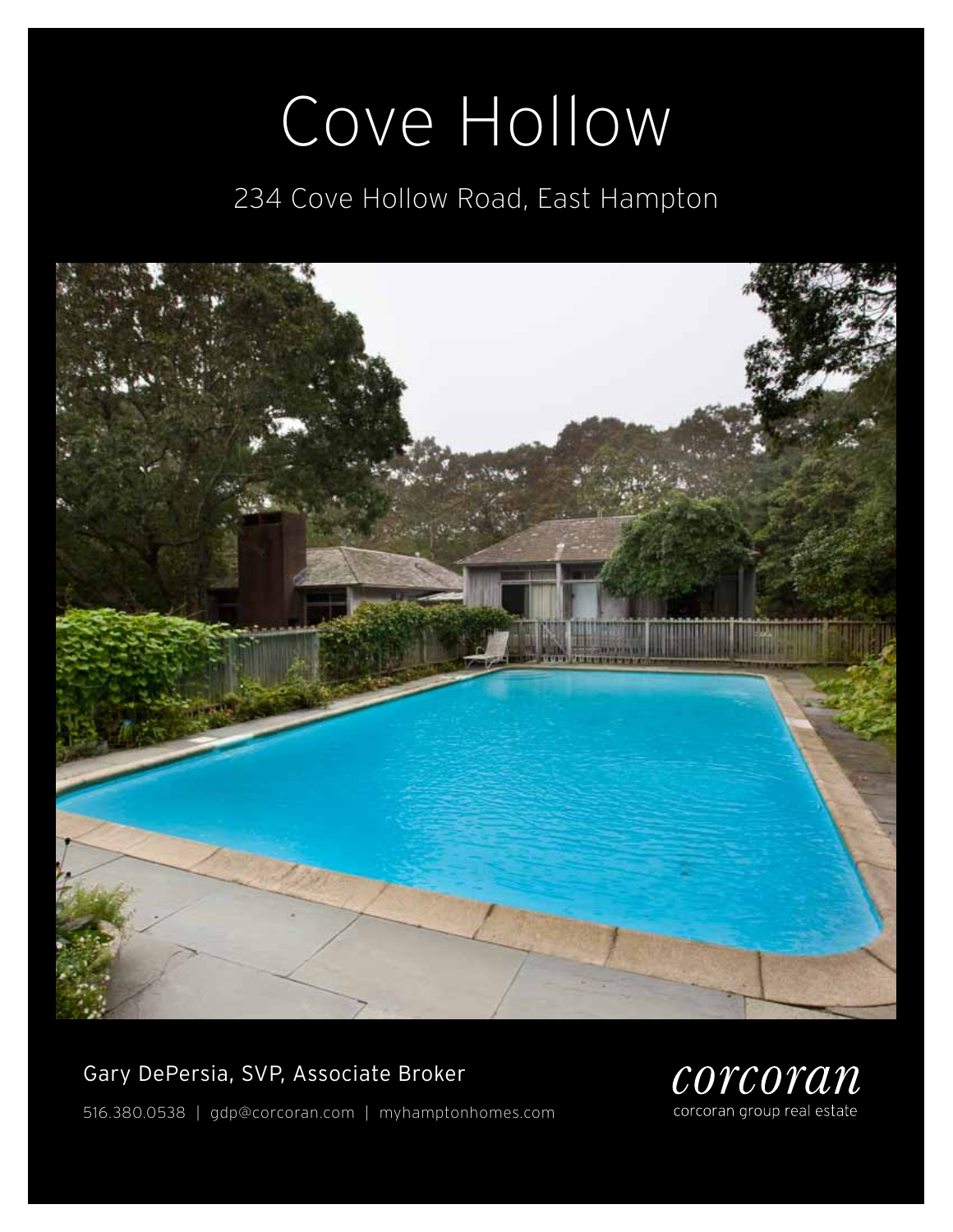### Cove hollow

East Hampton. Didn't we just love the Sixties? The British gave us Beatles. Detroit gave us Motown. Star Trek beamed into our living rooms. Some of us burned our bras, some of us marched and many of us wished we had gone to Woodstock or landed on the moon. And, in the middle of that seminal decade, a quintessential one story beach house was completed on 1.25 acres in the heart of Georgica. Decades later, that same 4 bedroom residence, with heated Gunite pool, awaits a new owner to ponder the possibilities. Ripe for renovation? Sure. But with the potential for a 6,000 SF+/- house, pool, pool house and detached garage, an ambitious new owner might create something more befitting this gorgeous acreage. And just as the sixties didn't last forever, neither will this property. Ponder the possibilities today.

Exclusive. \$2.895M WEB# 20235

- Built in 1966
- Contemporary
- 2,250 SF+/-
- 1 Story
- 1.22 Acres
- South Of The Highway
- 4 Bedrooms - 2 Bathrooms
- 1 Fireplace
- Cedar Clapboard
- Oak Flooring
- Gas Hot Water (2 Zones)
	-

- Central Air Conditioning

- Well Water

- Water Filter (Not Connected)

- Irrigation System

- 20'x40' Heated Gunite Pool

- Private Driveway - Detached 1-Car Garage

# Property Details / Amenities / Features

- Entry Hall with Large Closet
- Dining Room
- Living Room With Fireplace
- Glass Roofed Sunroom/Atrium

- GE Refrigerator

- 
- 
- Cusinart Microwave
- GE Electric Oven
- Maytag Dishwasher
- Master Bedroom

### - Kitchen with : Room Layout

- Shared Common Bath

- (3) Additional Bedrooms
- Laundry Room with Bathroom
- Detached 1-Car Garage